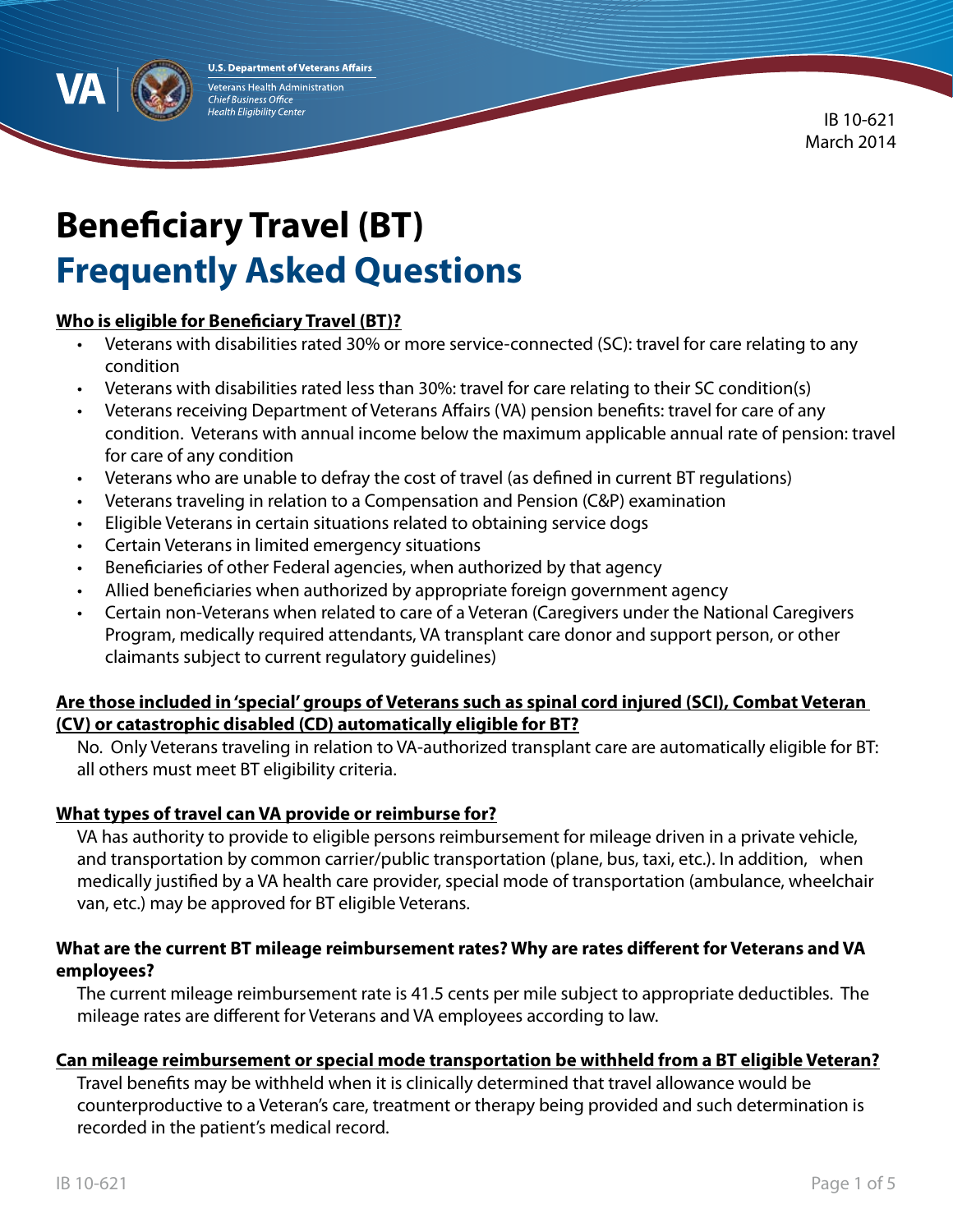## **Why is a deductible withheld from BT payments? What is the money withheld used for?**

VA is required by law to withhold certain amounts from BT mileage reimbursement payments. The withheld money is available for travel payment of other Veterans or for medical care.

#### **What are the deductible amounts? Is the monthly deductible cap for each facility or is it for travel to all VA facilities for health care? Who is exempt from the deductible?**

Current deductibles are \$3 per one-way trip and \$6 per round trip, with a maximum deductible of \$18 per calendar month or six one-way (3 round) trips whichever occurs first. These are the totals for travel to all VA or authorized non-VA facilities within a month. The following individuals are exempt from the deductible:

- • Veterans traveling in conjunction with a C&P examination
- Non-Veterans (donors, caregivers and attendants)
- Veterans requiring a special mode of transportation
- • Veterans for whom VA determines the imposition of the deductible would cause a severe financial hardship (see next question)

## **Can a waiver of the deductible be requested?**

Yes. A waiver may be requested either orally or in writing when the deductible causes a "severe financial hardship" for a Veteran. A severe financial hardship occurs when:

- • A Veteran is in receipt of a VA pension (Aid and Attendance (A&A) and Housebound (HB) benefits for 100% SC Veterans are "special monthly compensation," and are not considered a VA pension.)
- • An Non-service connected Veteran's income for the year prior to application or the projected income for the year of application (current year) does not exceed the appropriate VA pension level
- • A service-connected Veteran's income is at or below the VA income limit for the year prior to application or projected for the year of application. For more information about VA income limits, visit VA Income Thresholds.

VA will automatically grant the waiver without request from the Veteran when it can determine a Veteran qualifies for a waiver of the deductible.

## **How is need for "special mode" transportation determined? What eligibility requirements must be met?**

Special mode transportation includes ambulance, ambulette, air ambulance, wheelchair van and other modes that are specially designed to transport certain disabled individuals. Special mode DOES NOT include public transportation, such as taxi, bus, subway, train, airplane or a privately-owned vehicle with special adaptive equipment and/or capable of transporting disabled persons.

To be eligible for special mode transportation, two criteria must be met:

- A Veteran has to first meet one or more BT administratively eligibility (see first question), and then
- A VA clinician must determine and document that a special mode of transportation is medically required to transport the Veteran in relation to VA or VA-authorized health care. Should it be clinically determined at one VA facility that special mode transportation is required, this should be accepted at all VA facilities, unless there is an indication a Veteran's condition may have changed.

## **Can a Veteran not eligible for BT but has extenuating circumstances receive BT?**

There is no authority to provide transportation through the BT program for those who do not meet eligibility requirements, except in the case of VA organ transplant care.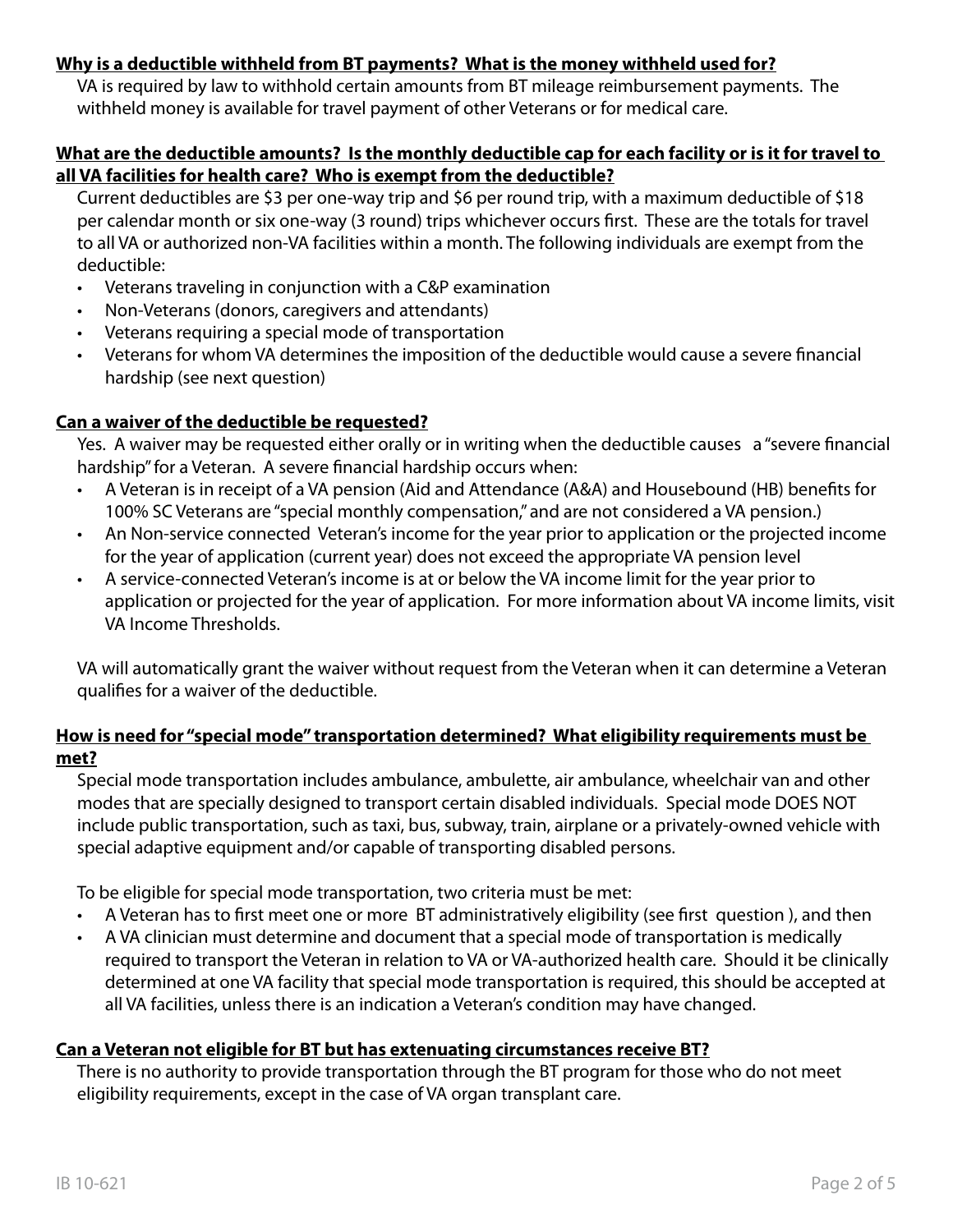## **Is there anything VA can do to obtain travel for ineligible beneficiaries?**

Veterans who do not meet BT eligibility may qualify for other transportation resources, including the Disabled American Veterans (DAV) transportation network, Veterans Transportation Service (VTS) and local, state or other Federal programs. VA will assist the Veteran in exploring available options.

#### **Does VA have authority to provide transportation for non-VA community care or visits when a BT-eligible Veteran chooses to use private health insurance to pay for care?**

VA has authority to pay for transportation of BT-eligible Veterans to a non-VA health care appointment only if the care is being paid for by VA.

## **What if a Veteran chooses to go to his "preferred" facility instead of the closest VA facility that can provide the required care?**

Veterans have the choice to go to any VA facility they choose for care; however, travel can only be paid to the nearest facility that can actually provide the needed care. If a Veteran chooses to go to a facility other than the one closest to his or her home, he or she is responsible for any costs beyond that for transportation to the nearest facility, including mileage and special mode transportation. If VA determines, either for administrative or clinical reasons that a specific facility, including one that may be more distant, is the appropriate place for care, then travel is paid to that facility.

## **How does VA determine distance for BT mileage reimbursement purposes?**

VA determines mileage using the shortest route by distance. VA uses the "BT Dashboard" which includes door-to-door technology to determine distances and is required for use by VA facilities. Deviations are allowable when an identified route is impassable or documented as clinically inappropriate.

## **What if a Veteran has a PO Box and physically lives elsewhere?**

BT is intended to assist Veterans with transportation costs from their place of residence, or other place they are staying if not their permanent residence, to the closest VA or VA-authorized health care facility that can provide the required care, treatment or services. To determine appropriate travel reimbursement, the Veteran must establish a place of residence or where travel started. A Veteran may be asked to provide documentation establishing his or her address.

#### **Can VA provide transportation for Veterans in emergency situations?**

Yes. VA can provide travel in certain emergency situations.

- Transport from a VA facility to a community facility for emergency treatment: If a Veteran develops an emergency while receiving care at a VA facility and the facility cannot provide the needed care, transport to a community provider and back to the VA facility can be provided at VA expense, regardless of the Veteran's BT eligibility when the non-VA care is approved for VA payment.
- Transport from any point other than a VA facility to a community facility for emergency treatment: If the emergency episode of care at the non-VA facility is approved for VA payment then transport from the point of emergency to the non-VA facility can be approved for VA payment. ; However, once medically stabilized at the community provider, the Veteran must meet BT and medical eligibility criteria for further transportation at VA expense.

## **Can VA pay for transport of an attendant, donor, Caregiver or other non-Veteran?**

VA has the authority to pay for transportation and associated incidental costs (lodging, food, etc.) at VA expense of non-Veterans including attendants and donors when one of the following applies:

• It is clinically determined by a VA provider that, due to the Veterans mental or physical condition, an attendant is required when transporting the Veteran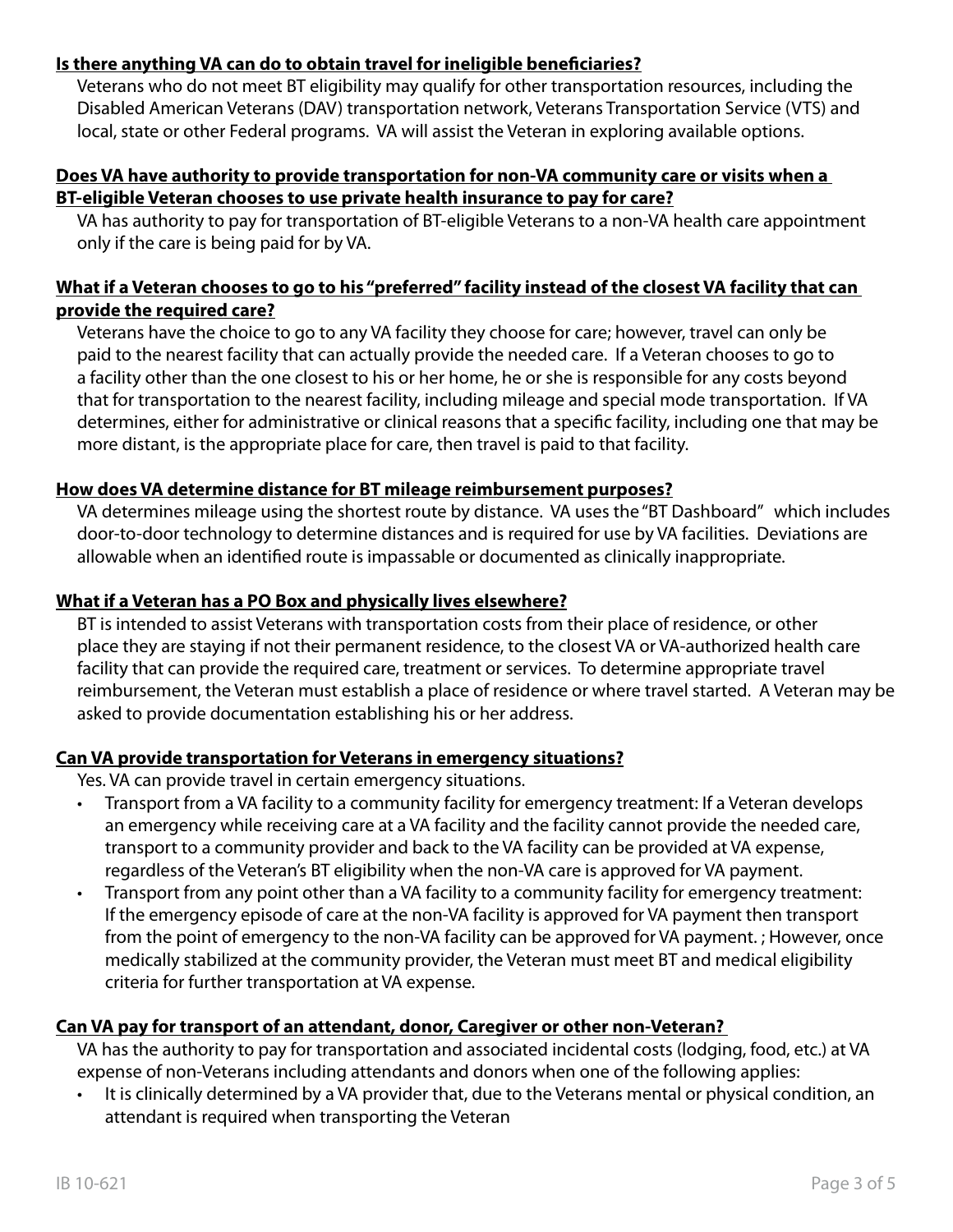- The non-Veteran is the donor or potential donor of tissue, organ or parts to a Veteran receiving VA or VA-authorized non-VA transplant health care
- In the case of an Allied Beneficiary, travel and reimbursement has been authorized by the appropriate foreign government agency
- Travel and reimbursement is authorized by another Federal Agency when VA care is provided to a beneficiary of that agency
- The individual is a "Caregiver" under the national Caregiver program and is traveling in relation to initial training as a potential caregiver or travel is in conjunction with an associated Veteran's VA or VAauthorized health care

## **Is VA required to pay for lodging and meals associated with VA travel?**

VA may provide reimbursement for the actual cost, up to 50% of the local government employee rate for meals and/or lodging, when appropriate and upon presentation of receipts. The need for lodging and/ or meals is determined on a case-by-case basis and is based on the Veteran's medical condition, distance required to travel and any other extenuating circumstances. Such items should generally be requested and authorized in advance of travel however, certain unusual circumstances may allow for approval after travel has occurred. Reimbursement is not provided solely because the Veteran chooses to stop or take a less direct route to VA or VA-authorized care.

## **Does VA have authority to pay ferry fares; bridge, road and tunnel tolls; luggage fares; or parking associated with VA travel?**

Reimbursement for these and/or other accessories of travel may be provided on presentation of an appropriate receipt. Prior to travel individuals traveling at VA expense should be aware of items that may be reimbursed, any travel restrictions (such as the amount of luggage authorized) and the need to provide receipts to obtain reimbursement. Reimbursement is determined on a case-by-case basis based on individual needs and condition of the beneficiary.

#### **Does VA have authority to transfer Veterans to where they "grew up" or where their family resides?**

VA has limited authority to provide travel for such requests. Transport may be approved for BT-eligible Veterans if the cost to the government is less than to the originating home of record. Otherwise, only Veterans receiving inpatient care at a VA facility or a non-VA facility at VA expense and who are in a terminal condition (estimated less than 6 months to live) can be transferred to a suitable health care facility in an area other than where they lived when they entered the VA facility. This transfer can occur only from one VA facility to another, or when VA is paying for care at a non-VA facility and future care will be at VA expense. Veterans receiving care on an outpatient basis are not eligible for such transportation.

#### **How will the BT payment be determined if a Veteran changes residence while undergoing VA health care, especially if he or she is an inpatient?**

 Payment for the return trip will be for the distance (mileage) to the Veteran's new residence. However, payment may not exceed the amount that would be allowed from the facility where the care or services could have been provided that is nearest to the new residence.

For example, if during a period of care or services in Baltimore, a beneficiary changed his or her address to Detroit, payment for the return trip would be limited to that allowed for traveling to the new residence from the nearest facility to the new residence in Detroit where the care or services could have been provided.

#### **How long do beneficiaries have to submit a claim for travel reimbursement?**

Claims for travel reimbursement or payment must be filed in accordance with the following guidelines: